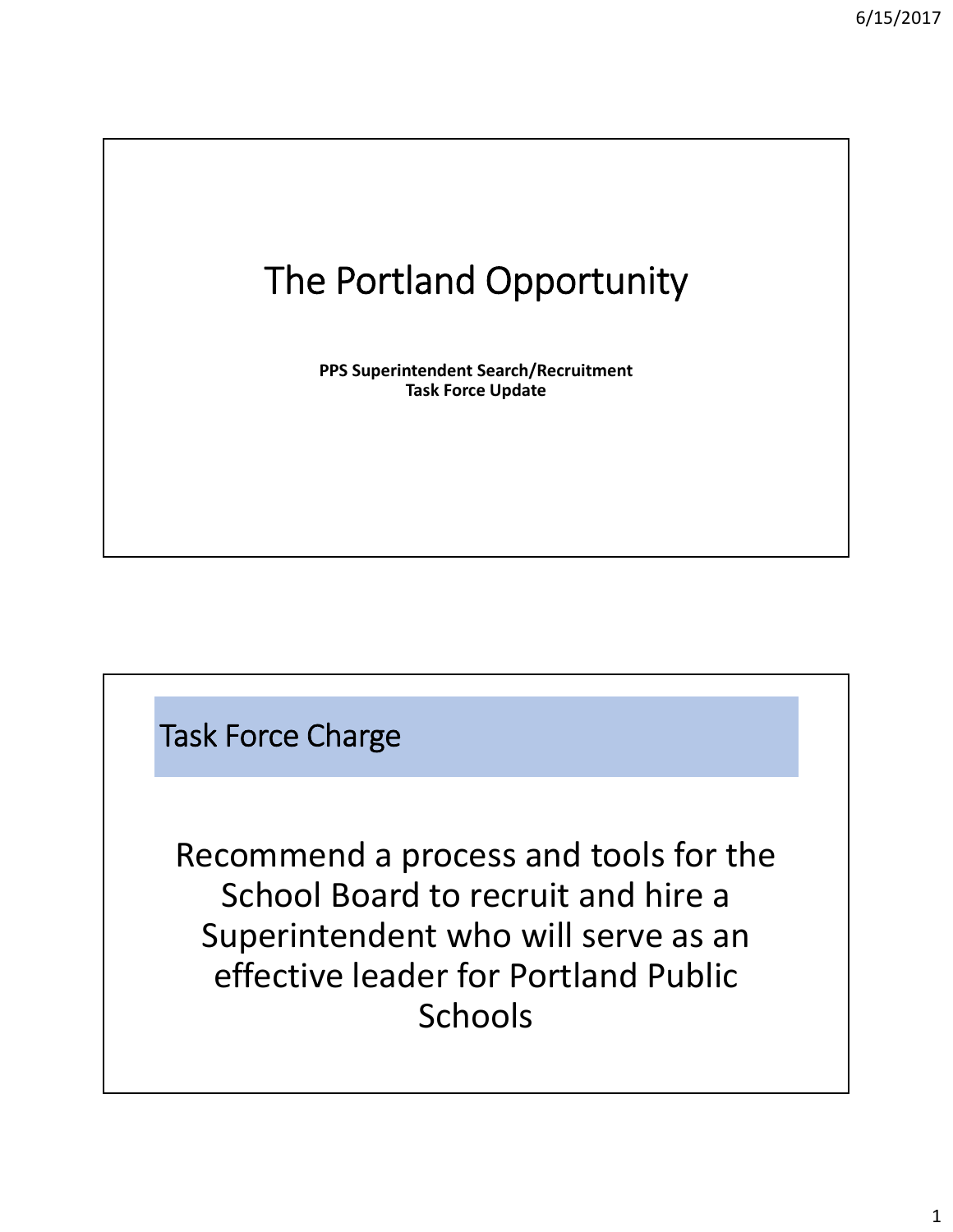

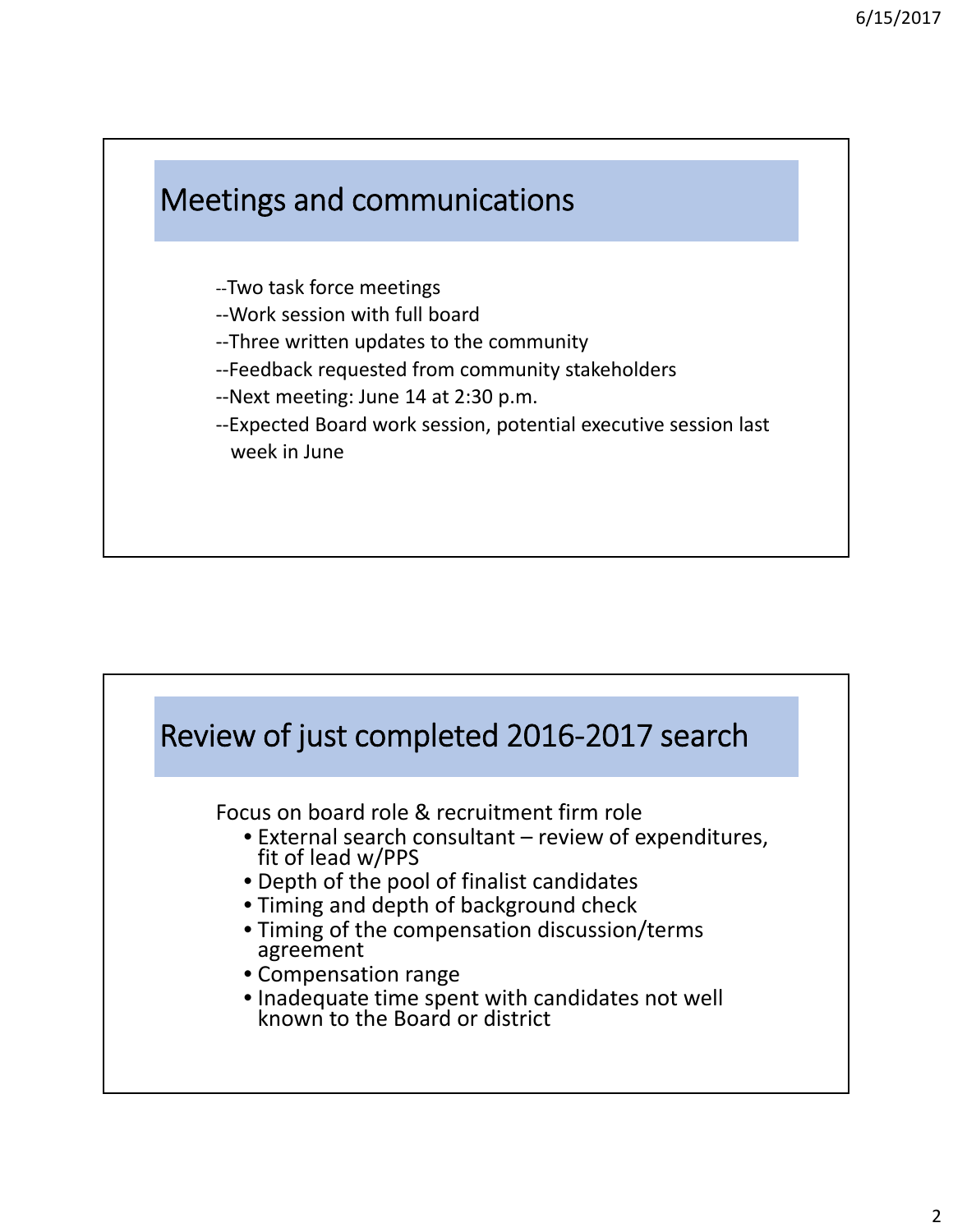

## Next steps

- Tool development -- ongoing
- Candidate recruitment ongoing
- Compensation range set underway
- Background check revision
- Board consideration of interview/hiring process recommendation
- Candidates selected for interviews
- Challenges:
	- ‐‐ Timing (year end), window before deep summer
	- ‐‐ Education leader wanting to build senior team, fill open leadership positions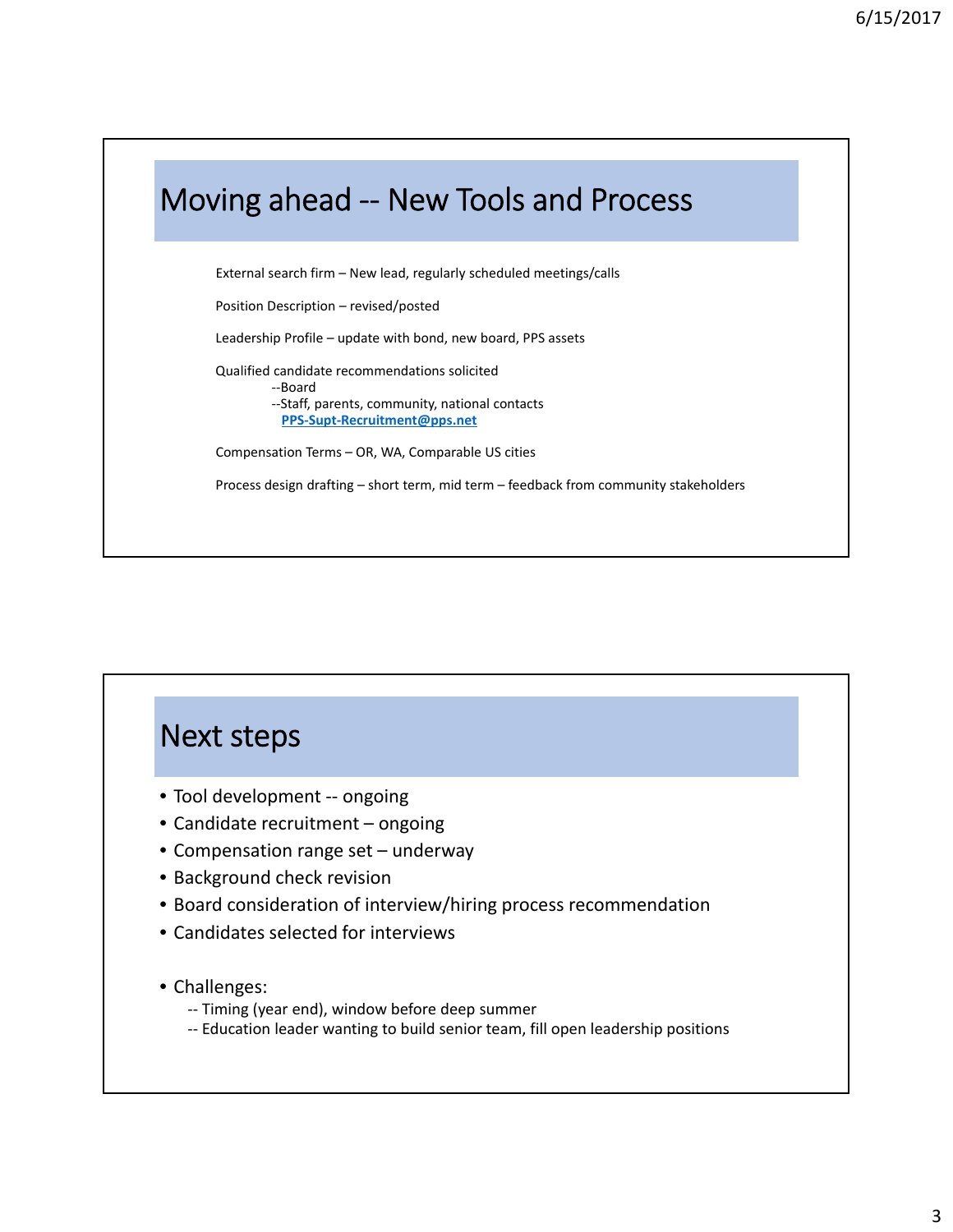

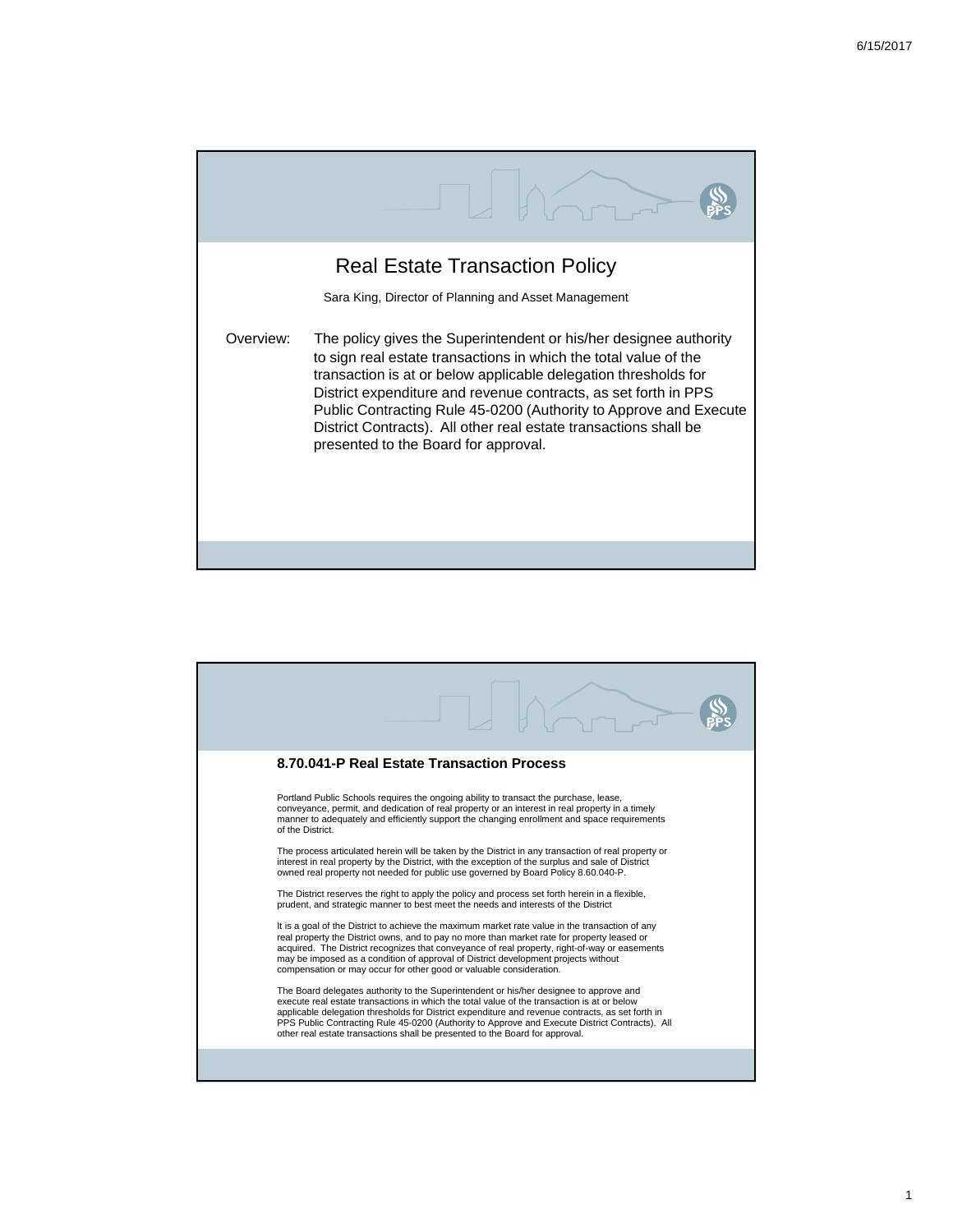

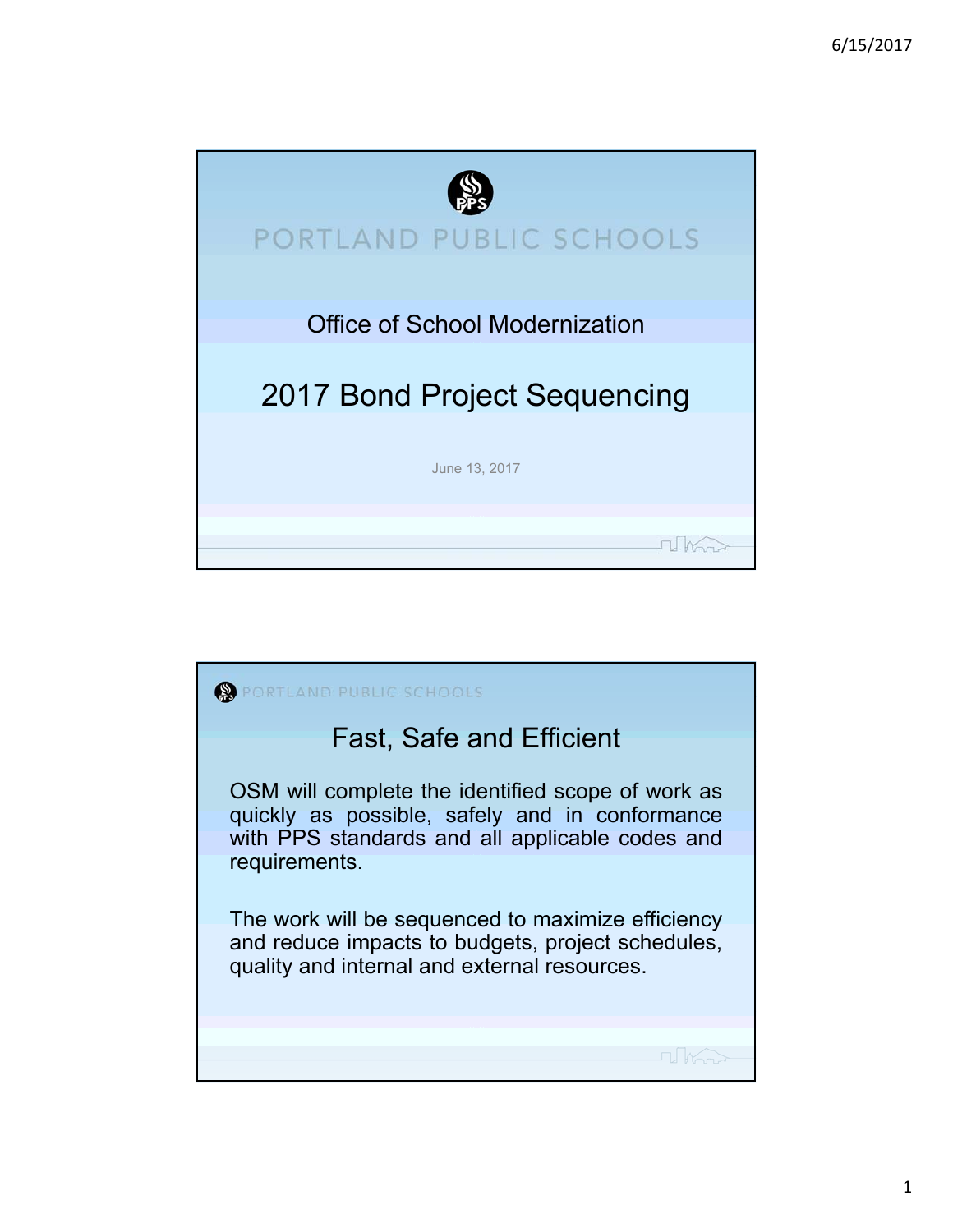

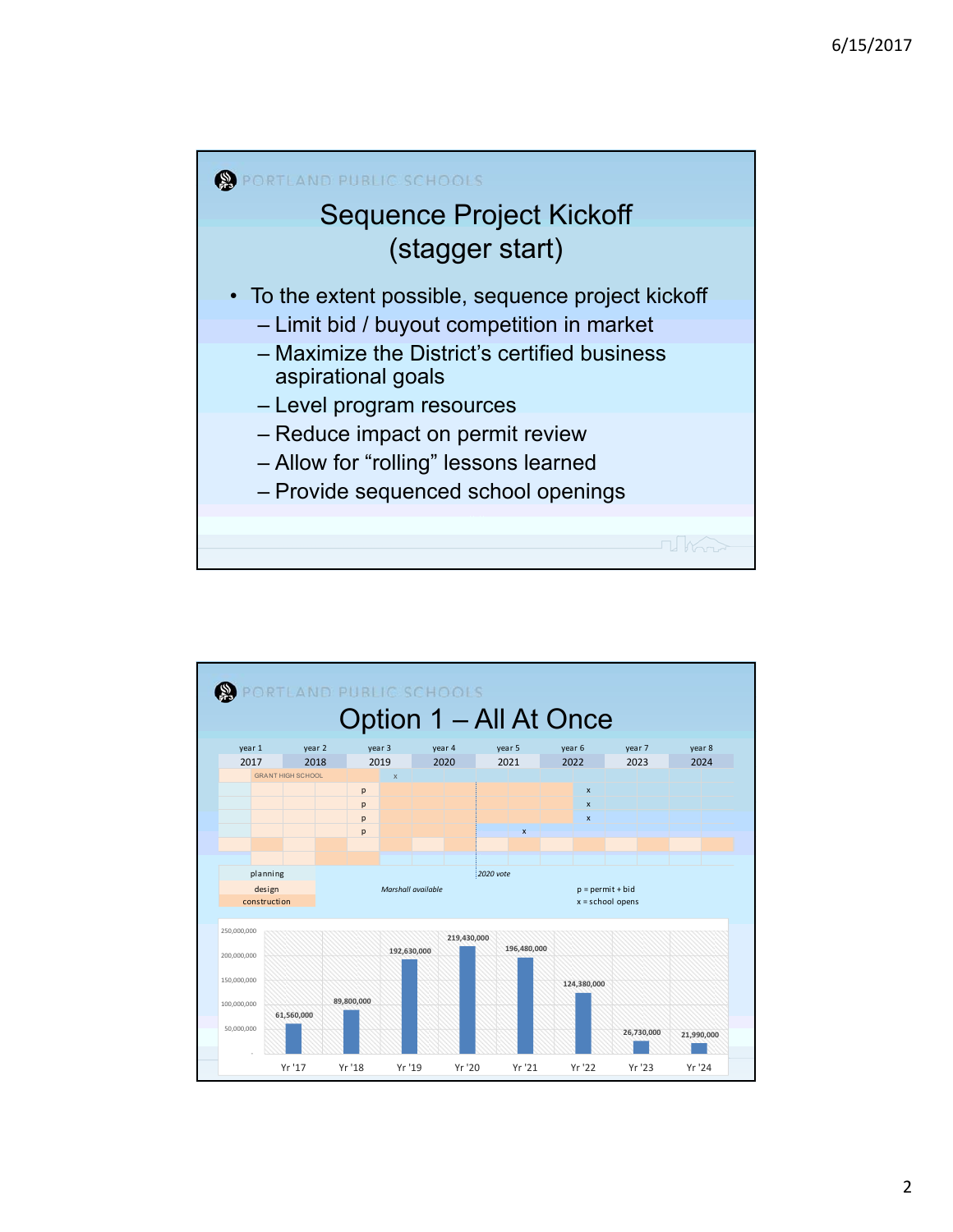

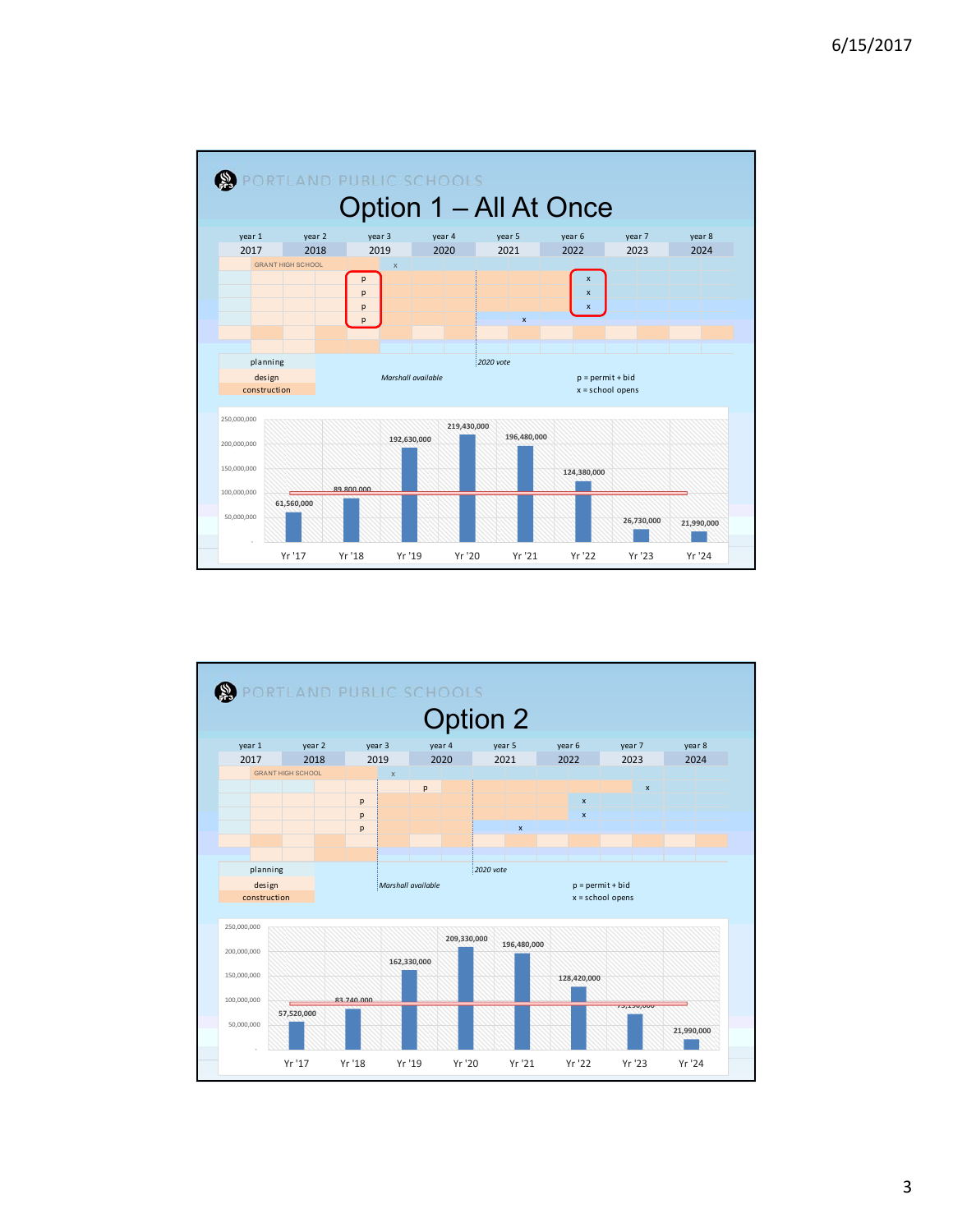

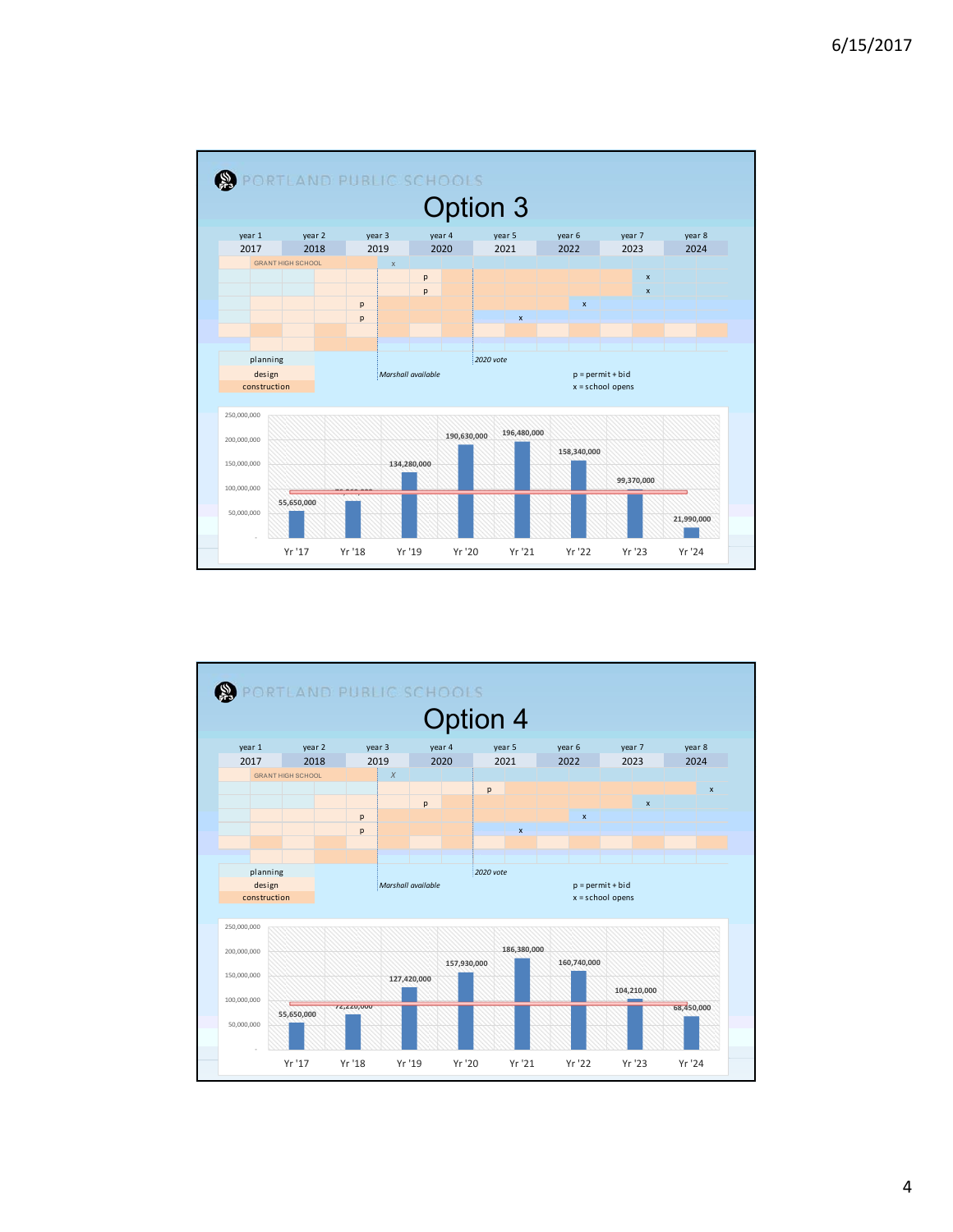| <b>LAND PUBLIC SCHOOLS</b>                                                                                                                                                                                                                                                                                                                                                            | <b>Sequencing Considerations</b>                                                                                                                                                                                                                                                                                                                               |
|---------------------------------------------------------------------------------------------------------------------------------------------------------------------------------------------------------------------------------------------------------------------------------------------------------------------------------------------------------------------------------------|----------------------------------------------------------------------------------------------------------------------------------------------------------------------------------------------------------------------------------------------------------------------------------------------------------------------------------------------------------------|
| <b>Operational needs</b><br>$\bullet$<br>Enrollment<br>$\bullet$<br>Escalation<br><b>Design &amp; Construction</b><br>Complexity<br><b>Partnership Opportunities</b><br>$\bullet$<br><b>Enrollment Balancing</b><br>$\bullet$<br>Program<br>$\bullet$<br>Relocation/Integration<br>Permitting<br>$\bullet$<br><b>Bidding</b><br>$\bullet$<br>Overcrowding<br>$\bullet$<br>Programming | Staffing<br>Design Team Availability<br>Equity<br>• Seismic Condition<br><b>Timing of Opening</b><br>۰<br><b>Swing Space Availability</b><br><b>Building Condition</b><br><b>Land Use Requirements</b><br>$\bullet$<br><b>Construction Start Timing</b><br>$\bullet$<br>Design Time<br>$\bullet$<br><b>Accessibility Condition</b><br><b>Cost Efficiencies</b> |
|                                                                                                                                                                                                                                                                                                                                                                                       |                                                                                                                                                                                                                                                                                                                                                                |

| AND PUBLIC SCHOOLS                                                                                                                                                               | <b>Project Roll-out</b>                                                                                                                                                                                                           |
|----------------------------------------------------------------------------------------------------------------------------------------------------------------------------------|-----------------------------------------------------------------------------------------------------------------------------------------------------------------------------------------------------------------------------------|
| Kellogg is the least<br>complicated project                                                                                                                                      | <b>Madison is the least</b><br>complicated HS                                                                                                                                                                                     |
| • Smallest by budget, size<br>and complexity<br>• Can start quickly<br>Has an identified<br>$\bullet$<br>operational need: DBRAC<br>• High historically<br>underserved community | • Has clearest path through<br>design and permits<br>• Smallest HS budget<br>Clearest land use review<br>process<br><b>High historically</b><br>underserved community<br>• Allows Marshall to be<br>reprogrammed when<br>complete |
|                                                                                                                                                                                  |                                                                                                                                                                                                                                   |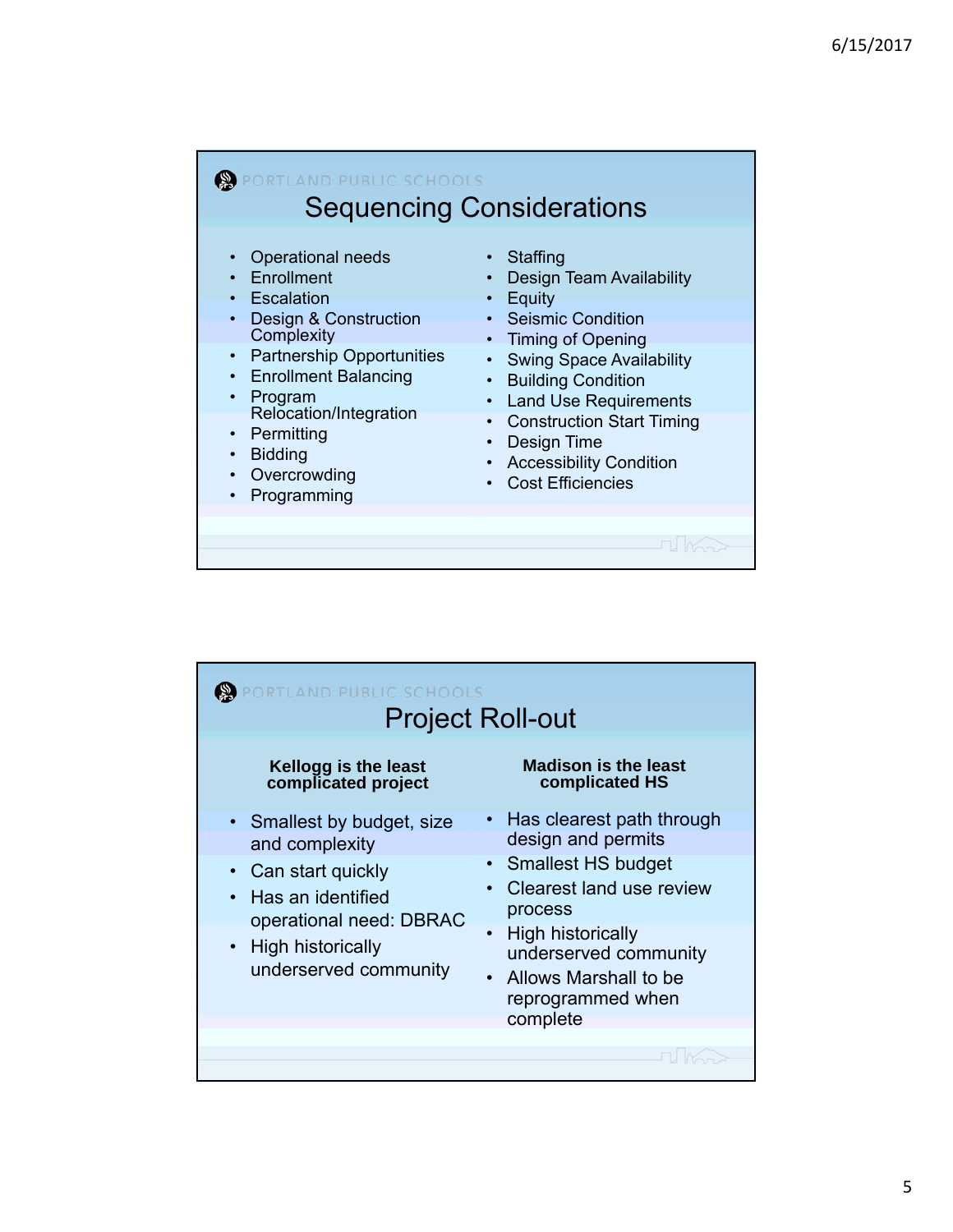| DRTLAND PUBLIC SCHOOLS                                                                                                                                                                                                    |                                                                                                                                                                                                                                                                                                 |
|---------------------------------------------------------------------------------------------------------------------------------------------------------------------------------------------------------------------------|-------------------------------------------------------------------------------------------------------------------------------------------------------------------------------------------------------------------------------------------------------------------------------------------------|
|                                                                                                                                                                                                                           | <b>Project Roll-out</b>                                                                                                                                                                                                                                                                         |
| Lincoln is a bit more<br>complex<br>• Most urban and dense<br>site<br>• Requires formal Design<br><b>Review process</b><br>• Yet to be identified<br>partnerships<br>• Occupied site (not<br>building)<br>• Bigger budget | <b>Benson is the most complex</b><br>Occupied building<br>• Construction will be<br>completed in a series of<br>phases<br>• Requires lots of swing<br>spaces<br>• TBD programming items<br>Unidentified partnership<br>$\bullet$<br>opportunities<br><b>Requires Historic Review</b><br>process |
|                                                                                                                                                                                                                           |                                                                                                                                                                                                                                                                                                 |

| PORTLAND PUBLIC SCHOOLS     |             |              |                          |   |        |                    |        |           |              |              |                    |              |              |
|-----------------------------|-------------|--------------|--------------------------|---|--------|--------------------|--------|-----------|--------------|--------------|--------------------|--------------|--------------|
|                             |             |              | <b>The Plan</b>          |   |        |                    |        |           |              |              |                    |              |              |
|                             |             |              |                          |   |        |                    |        |           |              |              |                    |              |              |
|                             |             |              |                          |   |        |                    |        |           |              |              |                    |              |              |
|                             |             | year 1       | year 2                   |   | year 3 |                    | year 4 |           | year 5       | year 6       |                    | year 7       | year 8       |
|                             |             | 2017         | 2018                     |   | 2019   |                    | 2020   |           | 2021         | 2022         |                    | 2023         | 2024         |
| Grant + RHS + FHS + Faubion |             |              | <b>GRANT HIGH SCHOOL</b> |   | $\chi$ |                    |        |           |              |              |                    |              |              |
| Benson                      | 202,000,000 |              |                          |   |        |                    |        | p         |              |              |                    |              | $\mathbf{x}$ |
| Lincoln                     | 187,000,000 |              |                          |   |        | p                  |        |           |              |              |                    | $\mathbf{x}$ |              |
| Madison                     | 146,000,000 |              |                          | p |        |                    |        |           |              | $\mathbf{x}$ |                    |              |              |
| Kellogg                     | 45,000,000  |              |                          | p |        |                    |        |           | $\mathbf{x}$ |              |                    |              |              |
| EHS (including OSCIM)       | 158,000,000 |              |                          |   |        |                    |        |           |              |              |                    |              |              |
| Swing & Transportation      | 8,000,000   |              |                          |   |        |                    |        |           |              |              |                    |              |              |
| <b>Master Planning</b>      | 3,000,000   |              |                          |   |        |                    |        |           |              |              |                    |              |              |
| <b>MGMT</b>                 | 29,000,000  |              |                          |   |        |                    |        |           |              |              |                    |              |              |
| Debt Repayment              |             |              |                          |   |        |                    |        |           |              |              |                    |              |              |
| Program Cont.               | 20,000,000  |              |                          |   |        |                    |        |           |              |              |                    |              |              |
| <b>Bond Premium</b>         |             |              |                          |   |        |                    |        |           |              |              |                    |              |              |
|                             | 798,000,000 | planning     |                          |   |        |                    |        | 2020 vote |              |              |                    |              |              |
|                             |             | design       |                          |   |        | Marshall available |        |           |              |              | $p = permit + bid$ |              |              |
|                             |             | construction |                          |   |        |                    |        |           |              |              | $x =$ school opens |              |              |
|                             |             |              |                          |   |        |                    |        |           |              |              |                    |              |              |
|                             |             |              |                          |   |        |                    |        |           |              |              |                    |              |              |
|                             |             |              |                          |   |        |                    |        |           |              |              |                    |              |              |
|                             |             |              |                          |   |        |                    |        |           |              |              |                    |              |              |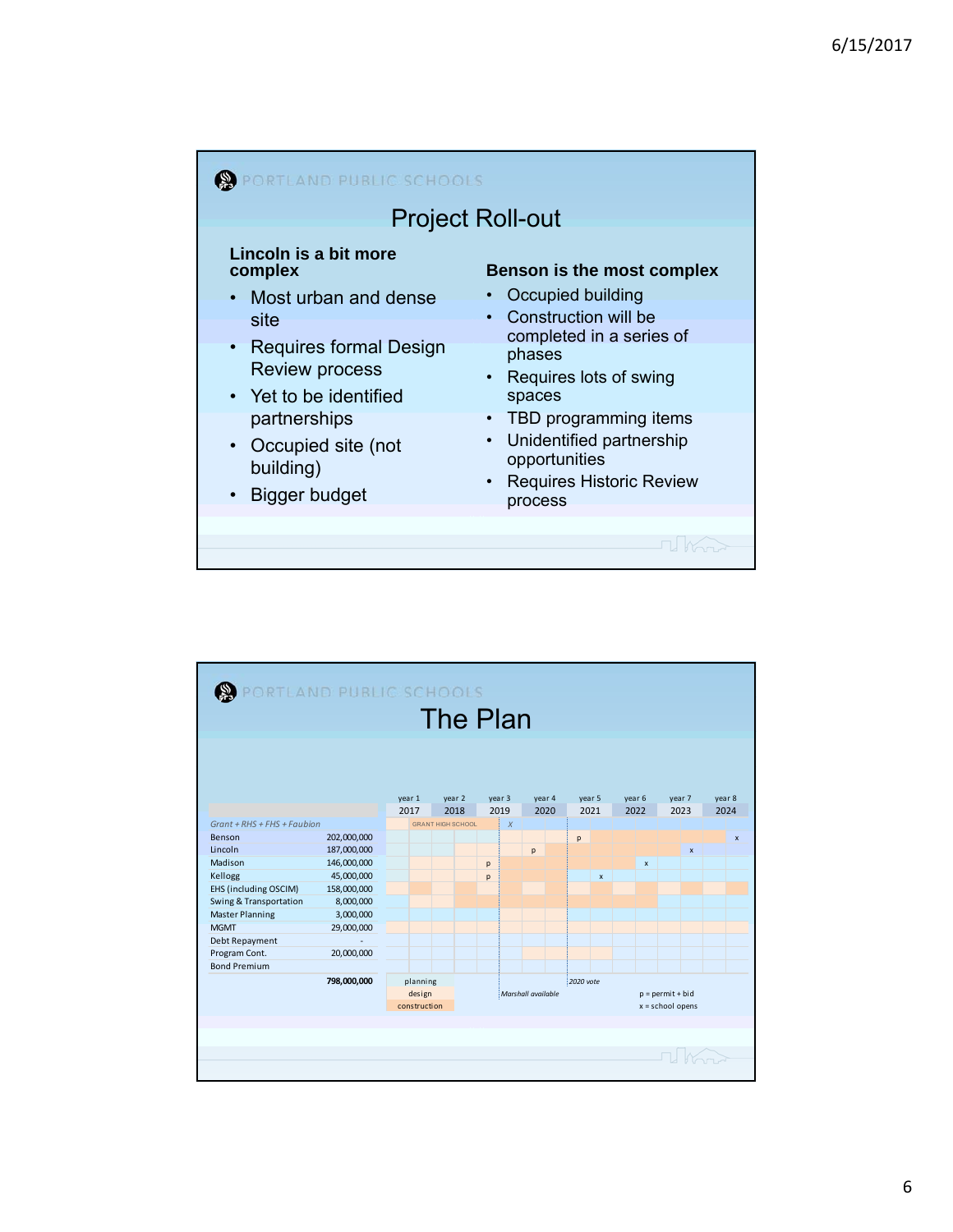

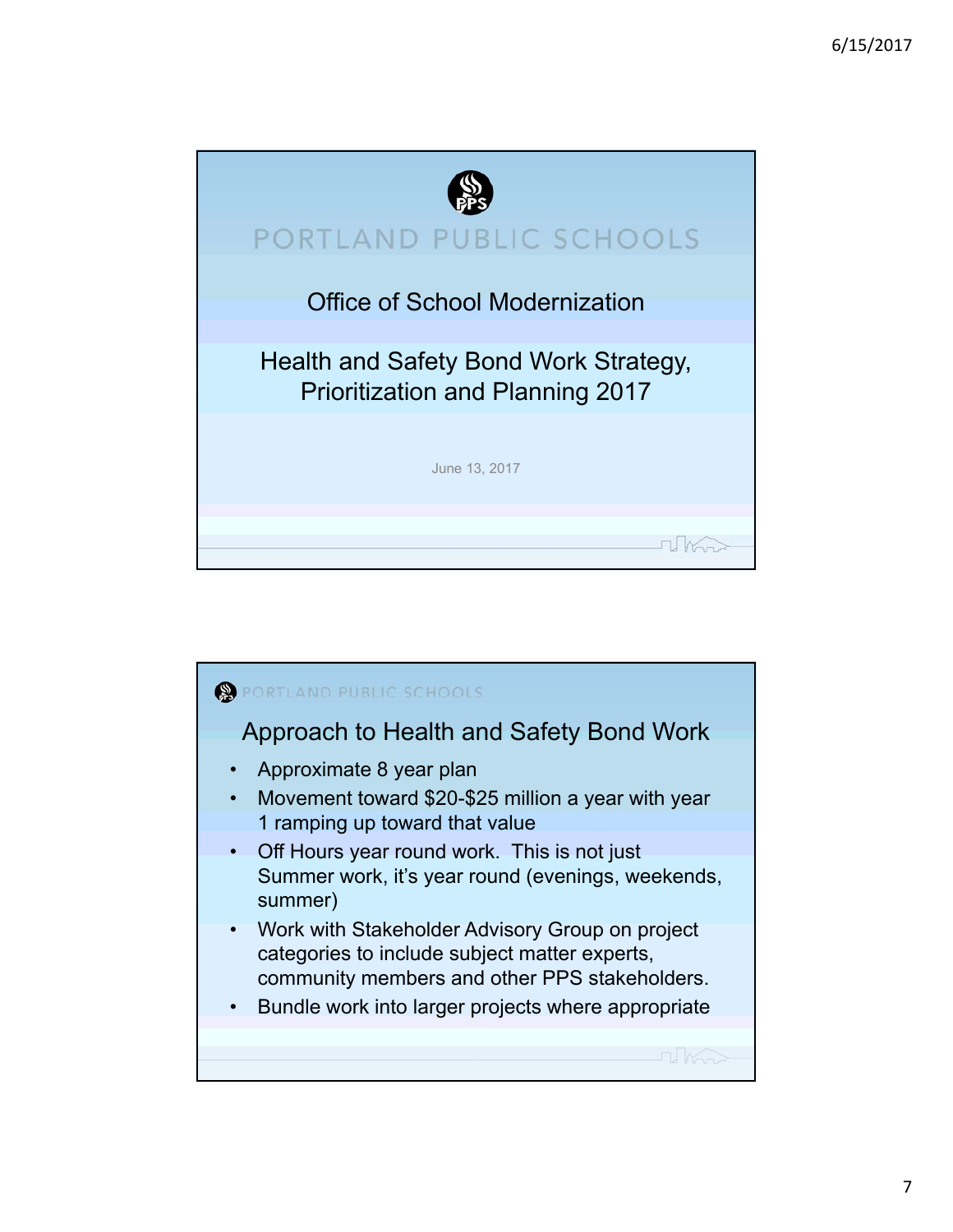

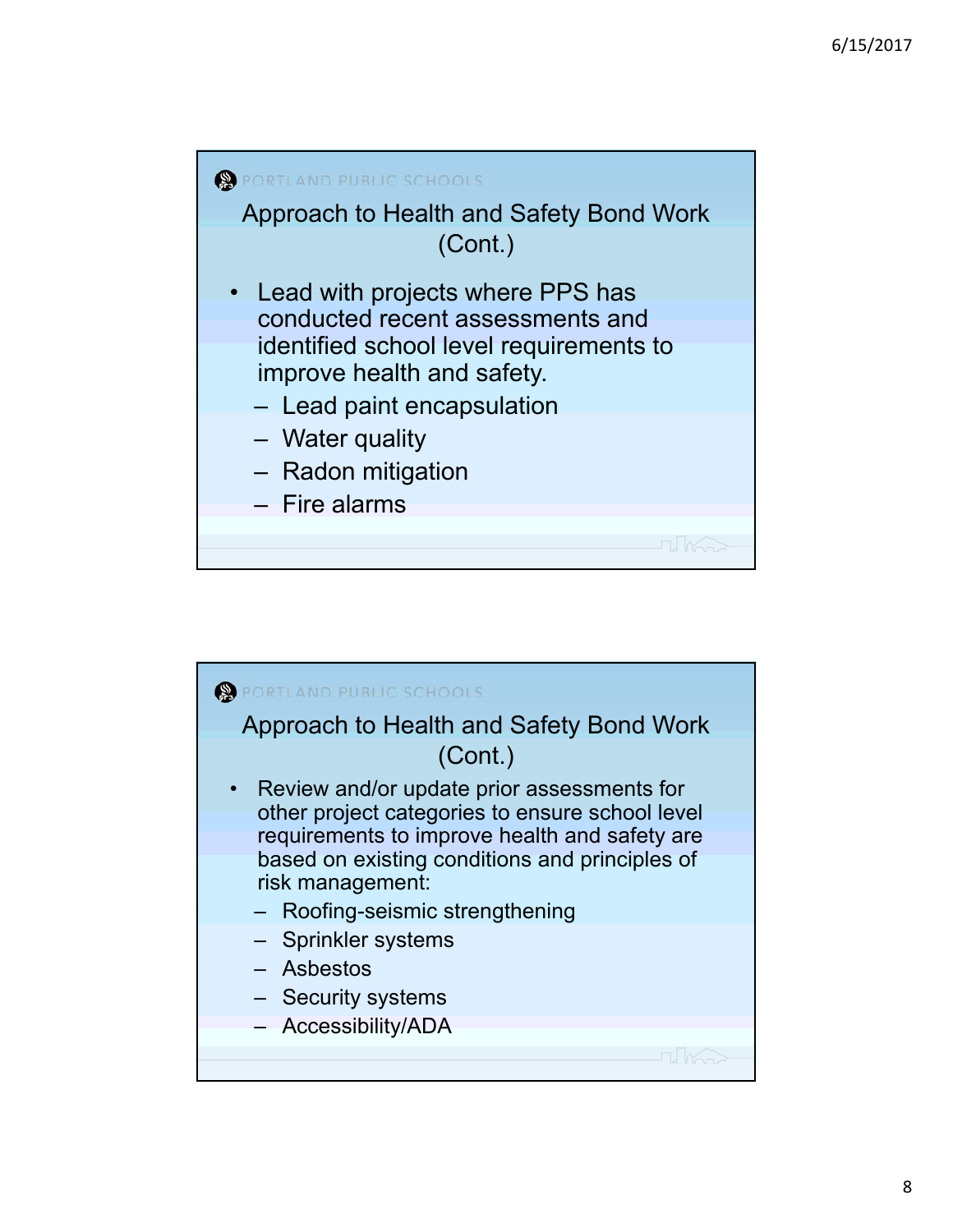| <b>TLAND PUBLIC SCHOOLS</b>                      |              |  |  |  |  |  |  |
|--------------------------------------------------|--------------|--|--|--|--|--|--|
| Bond Health and Safety Projects - \$158M         |              |  |  |  |  |  |  |
| • Water quality                                  | \$28,492,000 |  |  |  |  |  |  |
| Lead-based paint<br>$\bullet$                    | \$16,623,936 |  |  |  |  |  |  |
| • Asbestos                                       | \$12,000,000 |  |  |  |  |  |  |
| Radon                                            | \$1,126,125  |  |  |  |  |  |  |
| Fire alarm and/or sprinkler systems<br>$\bullet$ | \$25,849,990 |  |  |  |  |  |  |
| Roofs-Seismic Strengthening                      | \$50,907,949 |  |  |  |  |  |  |
| Accessibility/ADA                                | \$10,000,000 |  |  |  |  |  |  |
| • Security systems                               | \$5,000,000  |  |  |  |  |  |  |
| OSCIM (to be used on Health and                  |              |  |  |  |  |  |  |
| Safety)                                          | \$8,000,000  |  |  |  |  |  |  |
|                                                  |              |  |  |  |  |  |  |

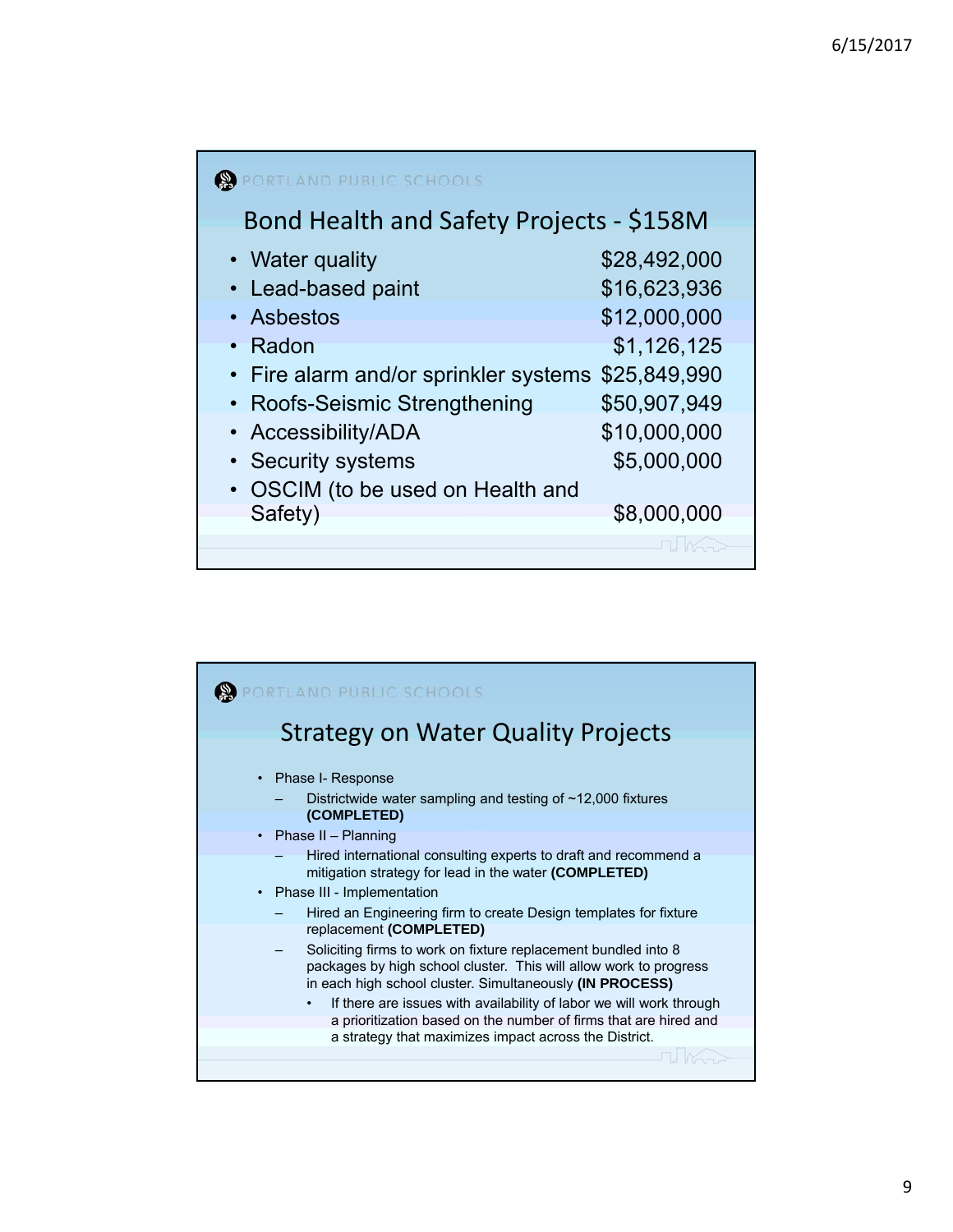| AND PUBLIC SCHOOLS                                                                                                                                                                                                                                             |                                                                                                                                                                     |                                                                                    |                                                                                                                |  |
|----------------------------------------------------------------------------------------------------------------------------------------------------------------------------------------------------------------------------------------------------------------|---------------------------------------------------------------------------------------------------------------------------------------------------------------------|------------------------------------------------------------------------------------|----------------------------------------------------------------------------------------------------------------|--|
| <b>Strategy on Lead-Based Paint Projects</b>                                                                                                                                                                                                                   |                                                                                                                                                                     |                                                                                    |                                                                                                                |  |
| Phase I - Response<br>$\bullet$<br>- Initial assessments by PBS Environmental of paint conditions at all District<br>Facilities. (COMPLETED)<br>Phase II - Planning<br>$\bullet$<br>Districtwide assessment of lead paint conditions by third party consultant |                                                                                                                                                                     |                                                                                    |                                                                                                                |  |
| (COMPLETED)<br>Interior prioritization is weighted on the presence of K-2 populations in the<br>-<br>footage. (COMPLETED)                                                                                                                                      | building and the ratio of interior deteriorated paint to overall building square                                                                                    |                                                                                    |                                                                                                                |  |
| Exterior prioritization is weighted on the presence of lead paint chips in the soil<br>-<br>and the ratio of exterior deteriorated paint to overall building square footage.<br>(COMPLETED)                                                                    |                                                                                                                                                                     |                                                                                    |                                                                                                                |  |
| <b>Example School</b>                                                                                                                                                                                                                                          | <b>Interior</b>                                                                                                                                                     | <b>Exterior</b>                                                                    |                                                                                                                |  |
| School A                                                                                                                                                                                                                                                       | <b>Interior</b><br><b>Deterioration</b><br>K-2 population<br>Ratio<br>Yes: 10 points<br>>0.05: 10 points<br>No: 1 point<br>0.05-0.01: 5 points<br>$< 0.01: 1$ point | <b>Paint Chips in Soil</b><br>Yes: 10 points<br>Elsewhere: 5 points<br>No: 1 point | <b>Exterior</b><br><b>Deterioration</b><br>Ratio<br>>0.05: 10 points<br>0.05-0.01: 5 points<br>$<0.01:1$ point |  |
|                                                                                                                                                                                                                                                                | <b>Interior Deterioration Ratio</b>                                                                                                                                 | <b>Exterior Deterioration Ratio</b>                                                |                                                                                                                |  |
|                                                                                                                                                                                                                                                                | $\boldsymbol{\mathsf{x}}$<br>Multiplier (5)                                                                                                                         | X<br>Multiplier (5)                                                                |                                                                                                                |  |
|                                                                                                                                                                                                                                                                | = Interior Deterioration Score                                                                                                                                      | =Exterior Deterioration Score                                                      |                                                                                                                |  |

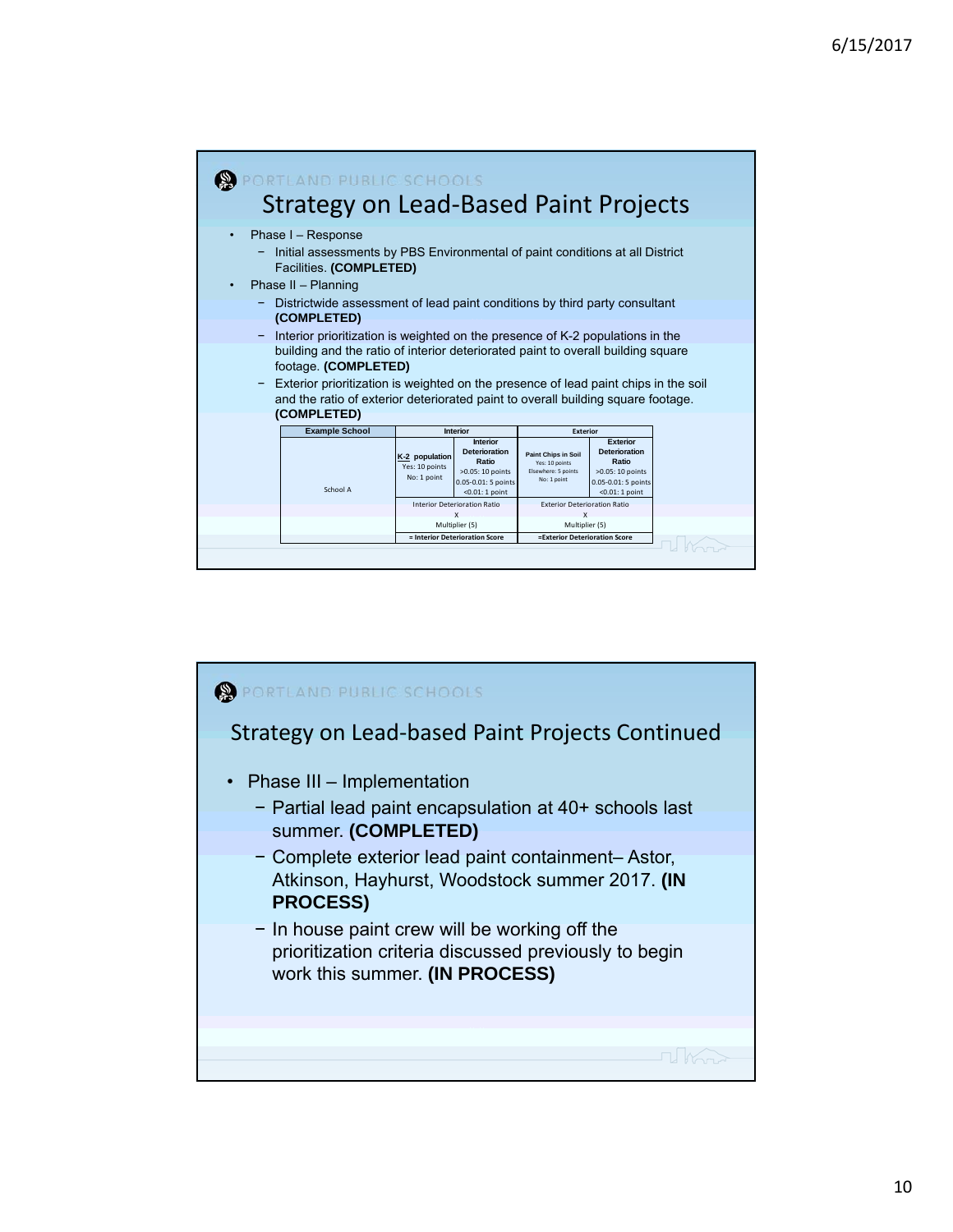| RTLAND PUBLIC SCHOOLS                                                                                                                                                                                                                                                                                                                                                                                                                                                                                 |
|-------------------------------------------------------------------------------------------------------------------------------------------------------------------------------------------------------------------------------------------------------------------------------------------------------------------------------------------------------------------------------------------------------------------------------------------------------------------------------------------------------|
| <b>Strategy on Asbestos Projects</b>                                                                                                                                                                                                                                                                                                                                                                                                                                                                  |
| Phase III - Implementation<br>Partial lead paint encapsulation at 40+ schools last summer. (COMPLETED)                                                                                                                                                                                                                                                                                                                                                                                                |
| Phase I - Response<br>Facilities and Environmental Health and Safety have historically done a variety of ongoing<br>projects in response to individual projects (COMPLETED)                                                                                                                                                                                                                                                                                                                           |
| Phase II - Planning<br>Locations with moderate to high friability (most dangerous) have been identified.<br>(COMPLETED)<br>Phase III - Implementation                                                                                                                                                                                                                                                                                                                                                 |
| Flooring projects (Stephenson, Sitton, Beaumont) (IN PROCESS)<br>Misc. abatement (multiple sites associated with maintenance activities such as boilers) (IN                                                                                                                                                                                                                                                                                                                                          |
| <b>PROCESS)</b><br>Prioritization of future projects will focus on any damaged friable asbestos ceiling material or<br>wall material that is in a student occupied space. This is due to the fact that it presents the<br>greatest hazard to building occupants because of its ability to get in the air and the potential<br>for damage. For example: gymnasiums, auditoriums, hallways, and classrooms.<br>Secondary areas of prioritization will be exposed piping in hallways and classrooms with |
| damaged insulation.                                                                                                                                                                                                                                                                                                                                                                                                                                                                                   |
|                                                                                                                                                                                                                                                                                                                                                                                                                                                                                                       |

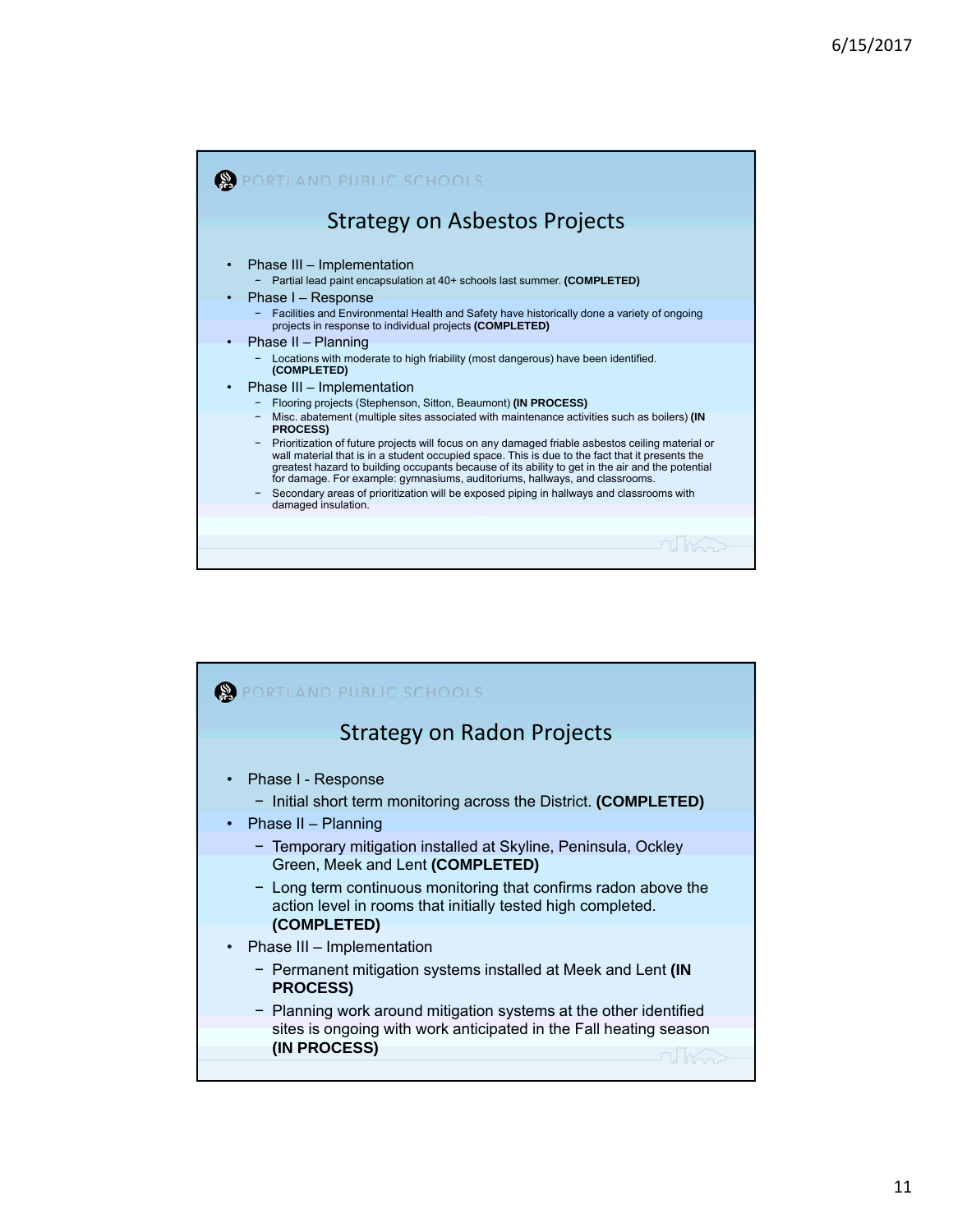

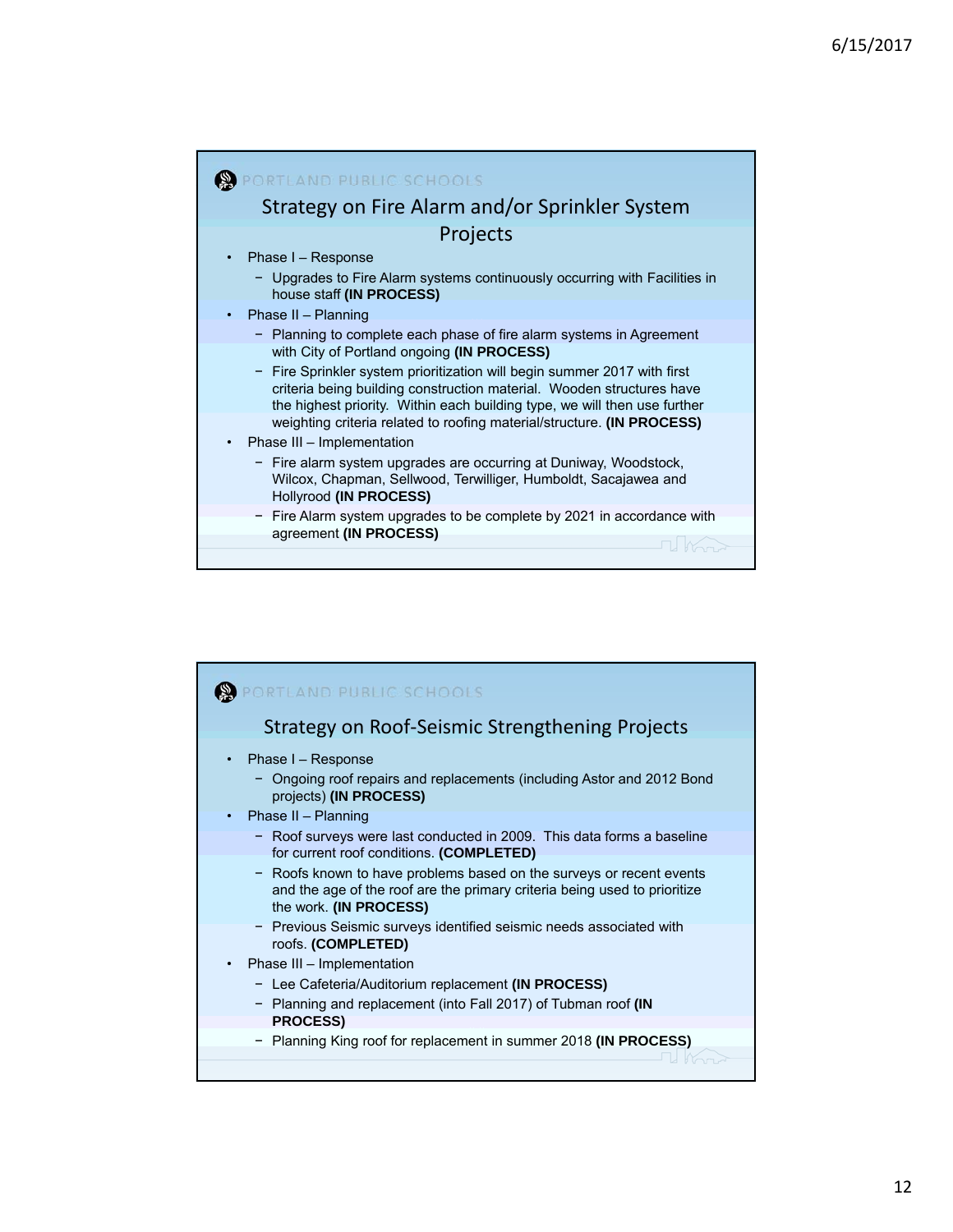